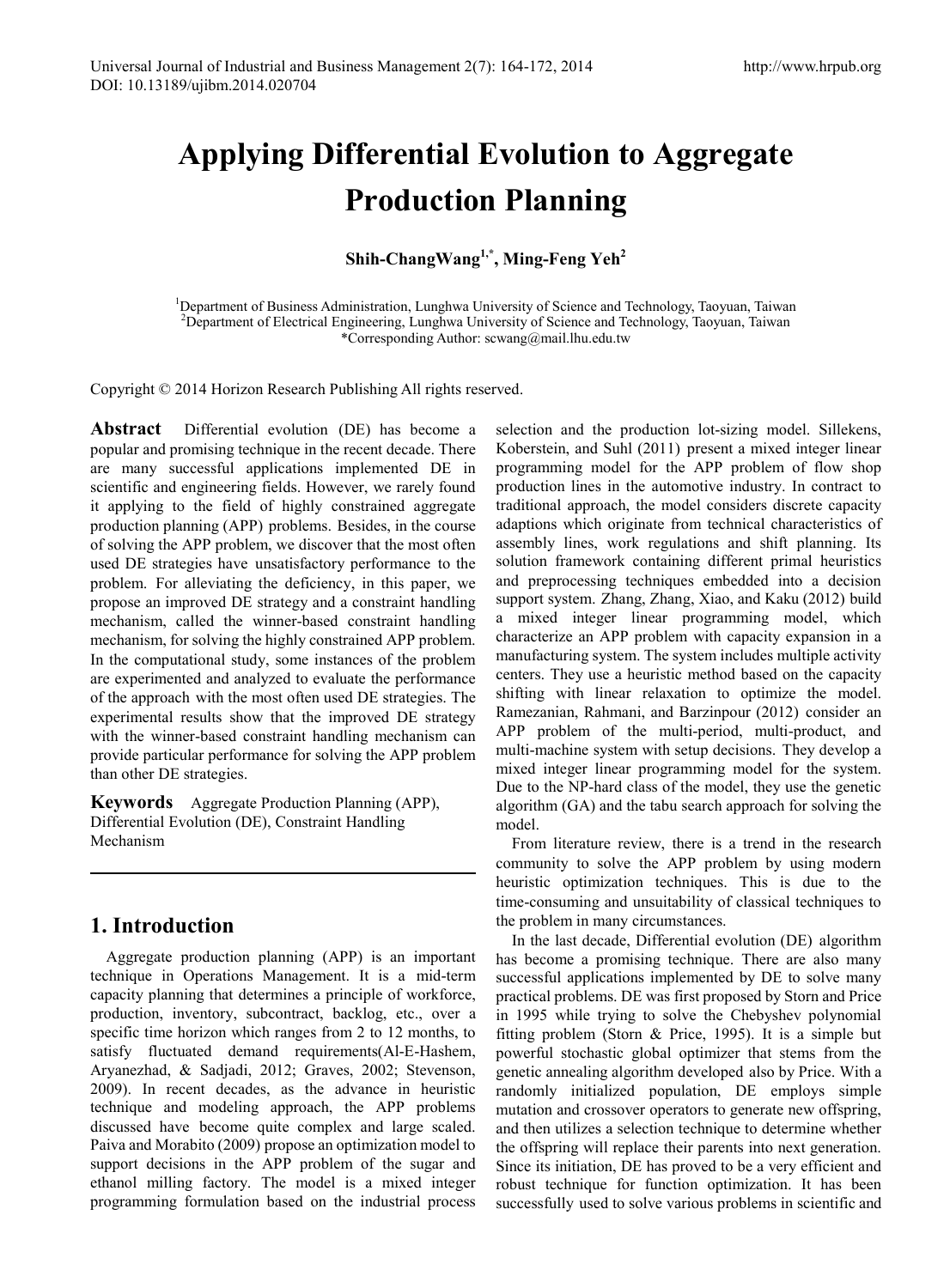engineering fields, such as pattern recognition(Swagatam Das & Konar, 2009; Maulik & Saha, 2009), power dispatch (Chiou, 2009; Varadarajan & Swarup, 2008), control systems(Iruthayarajan & Baskar, 2009; Tang, Xue, & Fan, 2008), and many others (S. Das & Suganthan, 2011).

Despite many successful DE applications implemented in scientific and engineering fields, however, there are not many in the field of management, especially applying to the highly constrained APP problem. Moreover, in the course of solving the problem, we find that the most often used DE strategies have limited ability and inefficiency that need to be improved in dealing with the problem. The reason may be attributed to that DE is originally introduced to solve unconstrained and continuous optimization problems. Its process implies the unrestricted and continuous exploration and exploitation in the search space which may have limited ability to the highly constrained APP problem.

In this study, we first explore the importance of the APP problem, some significant researches and applications are also presented. To the optimization of the APP problem, we find that DE algorithms were less used applying to the problem in researches. We also discover that the most often used DE algorithms have some imperfections in optimizing the highly constrained APP problem. Therefore, in the succeeding context, an improved DE strategy and a constraint handling mechanism called the winner-based constraint handling mechanism are proposed to alleviate the deficiency of DE algorithms for solving the problem. In the final, some test instances of the APP problem, from small-sized to large-sized, are randomly generated to evaluate the performance of the improved DE with the winner-based constraint handling mechanism. The methods are also experimented and compared with the most often used DE strategies, DE/rand/1, DE/best/1 and DE/target-to-best. The statistical result shows that the improved DE strategy with the winner-based constraint handling mechanism possesses particular quality in convergence, accuracy, and reliability for solving the APP problem than the most often used DE strategies.

The rest of the paper is organized as follows: in section 2, the proposed approach of the improved DE strategy with the winner-based constraint handling mechanism for solving the constrained APP problem is revealed. The evaluation experiments and discussions for the approach with the most often used DE strategies are displayed in section 3, some conclusions are addressed in the final of section 4.

# **2. Improved DE with Winner-Based Constraint Handling Mechanism**

## **2.1. Improved DE**

DE is a kind of stochastic population-based search methods. Their operations imply the existence of unrestricted and continuous explorations in search space. Accordingly, there is no guarantee that the global optimum of the highly constrained APP problem will be found.

Our improved DE strategy is inspired by the promising results that used the exponential probability distribution to generate the coefficient of PSO (Krohling & dos Santos Coelho, 2006). We think that generating random numbers for the scale factor  $F$  in DE by using the exponential probability distribution is worth adopting. It can provide a good compromise between the probability of having a large number of small perturbations and a small probability of having large perturbations. The density function of the exponential probability distribution is given in (1). In this function, it is obvious that we can control the variance by changing the location parameter *a* and the scale parameter *b*. The variance effect of the parameters *a* and *b* to the function is shown in Figure 1. The algorithm of generating *F* by using the exponential probability distribution function is presented in Algorithm 1.

$$
f(x) = \frac{1}{2b} \exp(-\frac{|x-a|}{b}), \quad -\infty < x < \infty, \quad a, b > 0 \tag{1}
$$

| ◠      | $ul = rand[0, 1]$ ;<br>$u2 = rand[0, 1]$ ;                                      | $%$ uniform random number [0, 1] |
|--------|---------------------------------------------------------------------------------|----------------------------------|
| 4<br>6 | if $uI > 0.5$<br>$x = a + b^*ln(u2)$ ;<br>else<br>$x = a - b^* ln(u2)$ ;<br>end | % natural logarithm              |
| 8      | $F_{\rm exp}$ = abs(x) ;                                                        | % absolute value                 |

**Algorithm 1.** Generating *F* by the exponential pdf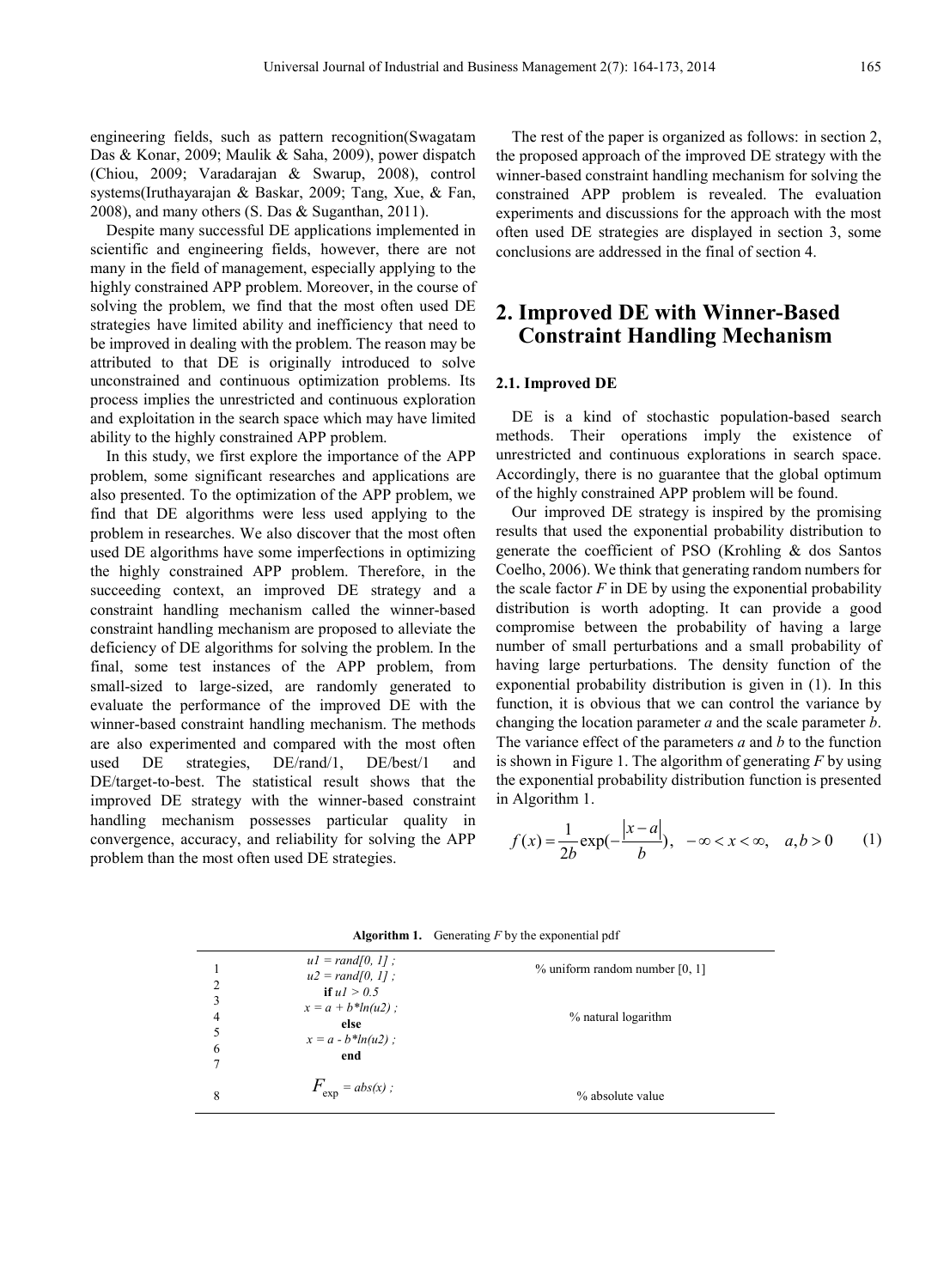

**Figure 1**. The variance effect of *a* and *b* to the exponential distribution

## **2.2. Winner-Based Constraint Handling Mechanism**

The original APP model with many equality and inequality constraints presented in Wang and Yeh (2014) can be reformed as a new unconstrained model whose new objective function is expressed as  $F(x)$  by incorporating a penalty function  $P(x)$ :

Minimize

$$
F(x) = f(x) + P(x) \tag{2}
$$

where the penalty function  $P(x)$  with the penalty parameter *c* be:

$$
P(x) = c \|g^{+}(x)\|^{2} + \frac{c}{2} \|h(x)\|^{2}
$$
 (3)

and

$$
g^+(x) = (g_1^+(x), ..., g_p^+(x))^T,
$$

With 
$$
g_i^+(x) = \max(g_i(x), 0)
$$
 (4)

$$
h(x) = (h_1(x), ..., h_q(x))^T
$$
 (5)

Although the penalty function approach is a common and popular constraint handling technique to deal with constraints in optimization problems, however, the performance of the approach is significantly affected by the choice of the penalty parameter *c*. For getting good results it's ability is limited by the fine-tuning of the penalty parameter that is problem-dependent (Deep & Dipti, 2008). In addition, when incorporating a penalty function into the objective function as the fitness function for evolutionary

algorithms, it is particularly important to maintain the diversity in the population and to be able to keep solutions both inside and outside the feasible region (Coello Coello, 2002; Mezura-Montes & Coello Coello, 2003). Several studies have shown that despite its popularity, the penalty function approach, even when used with dynamic penalty parameters, tend to have difficulties to deal with highly constrained search spaces and to deal with problems in which the constraints are active in the optimum (Coello Coello, 2002; Runarsson & Xin, 2000).

Therefore, instead of the popular approach, we propose a mechanism to handle constraints for the APP model without using the penalty parameter at all. It is called the winner-based constraint handling mechanism. The mechanism is a decision-making scheme. It is based on the score of a well-defined scoring function used to decide a winner among candidate solutions when dealing with constrained search spaces in the improved DE, as follows:

The APP model with many equality and inequality constraints can be formally expressed as the formulation: Minimize

subject to

$$
g_i(x) \le 0, \, i = 1, \, ..., \, p \tag{7}
$$

 $f(x)$  (6)

$$
h_j(x) = 0, j = 1, ..., q
$$
 (8)

$$
\forall x \geq 0
$$

It is relatively common to transform the equality constraints (8) into the form of inequality constraints: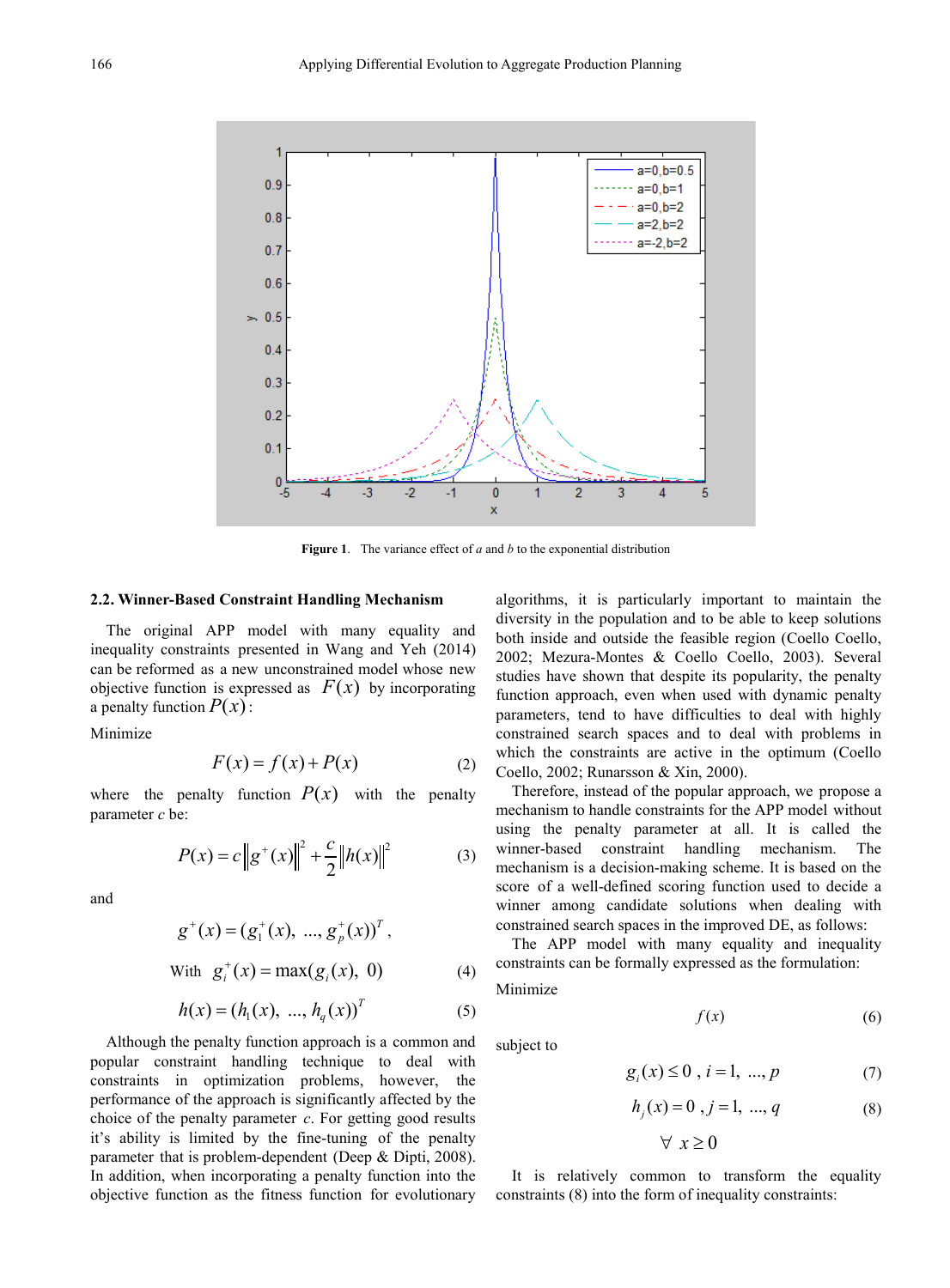where  $\varepsilon$  is the tolerance of a very small positive value allowed.

Therefore, all constraints and boundaries can be expressed as:

$$
l_k(x) \le 0, \ k = 1, 2, ..., r \tag{10}
$$

We incorporate a closeness function, defined by (11), to measure the closeness of a solution to the feasible region. A solution  $x$  in the APP model is called a candidate, if the function value of a candidate compared with another is larger, we can regard it as closer to the feasible region than the other one.

$$
c(x) = \sum_{k=1}^{r} \min(0, -l_k(x))
$$
 (11)

Thus, a scoring function measuring the degree of candidates in our winner-based constraint handling mechanism can is defined by:

$$
score(x) = \begin{cases} c(x) & \text{if } c(x) < 0\\ exp(-f(x)) & \text{o.w.} \end{cases}
$$
(12)

where  $score(x) \leq 1$ ,  $c(x)$  is the closeness function,  $f(x)$  the objective function of the APP model, and exp() the exponential transformation function.

The scoring function is used as decision-making criterion in the winner-based constraint handling mechanism, which selecting winners of candidates into next generation in the improved DE. By calculation of the scoring function, if both candidates compared, then the one that has a higher score wins and can be chosen into next generation. In addition, if the score of a candidate is smaller than 0, it means the candidate violates at least one constraint and is classified as infeasible; otherwise as feasible. The procedure of the improved DE with the winner-based constraint handling mechanism employed to the optimization of the APP model is depicted in Algorithm 2.

In the improved DE with the winner-based constraint handling mechanism, based on the scoring function after iterations, the winner will tend to the feasible region rather than the infeasible, and tend to feasible solution with a better solution gradually. In addition, both the objective and constraint violation of the APP model are considered, forgetting the annoying penalty parameters to adjust at all.

#### **Algorithm 2** The procedure of the proposed approach

| 1  | randomly initialize a population                 | //NP D-dimensional       |
|----|--------------------------------------------------|--------------------------|
| 2  | $do { }$                                         | parameter vectors        |
| 3  | for $i=1$ to $NP$                                |                          |
| 4  | randomly select $r_1 \neq r_2 \neq r_3 \neq i$ ; |                          |
| 5  | $j_{rand}$ = randint[1, D];                      |                          |
| 6  | for $j=1$ to D                                   | //generate trial vectors |
| 7  | $ifrand[0, 1] \leq Cror = j_{rand}$              |                          |
| 8  | generating $F_{\text{exp}}$ ;                    | //crossover              |
| 9  |                                                  | //by using Algorithm 1   |
| 10 |                                                  |                          |
| 11 | $u_{ji} = x_{ji} + F_{exp} * (x_{ji} - x_{ji})$  | //mutation               |
| 12 | else                                             |                          |
| 13 | $u_{ji} = x_{ji}$ :                              |                          |
| 14 |                                                  |                          |
| 15 | end                                              |                          |
| 16 | end                                              |                          |
| 17 | end                                              |                          |
| 18 | for $i=1$ to $NP$                                | //choose winner          |
| 19 | if $score(\mathbf{u}_i) > score(\mathbf{x}_i)$   |                          |
| 20 | $\mathbf{x}_i = \mathbf{u}_{i}$ ;                |                          |
| 21 | end                                              |                          |
| 22 | end                                              |                          |
| 23 | } while (termination criteria not met)           |                          |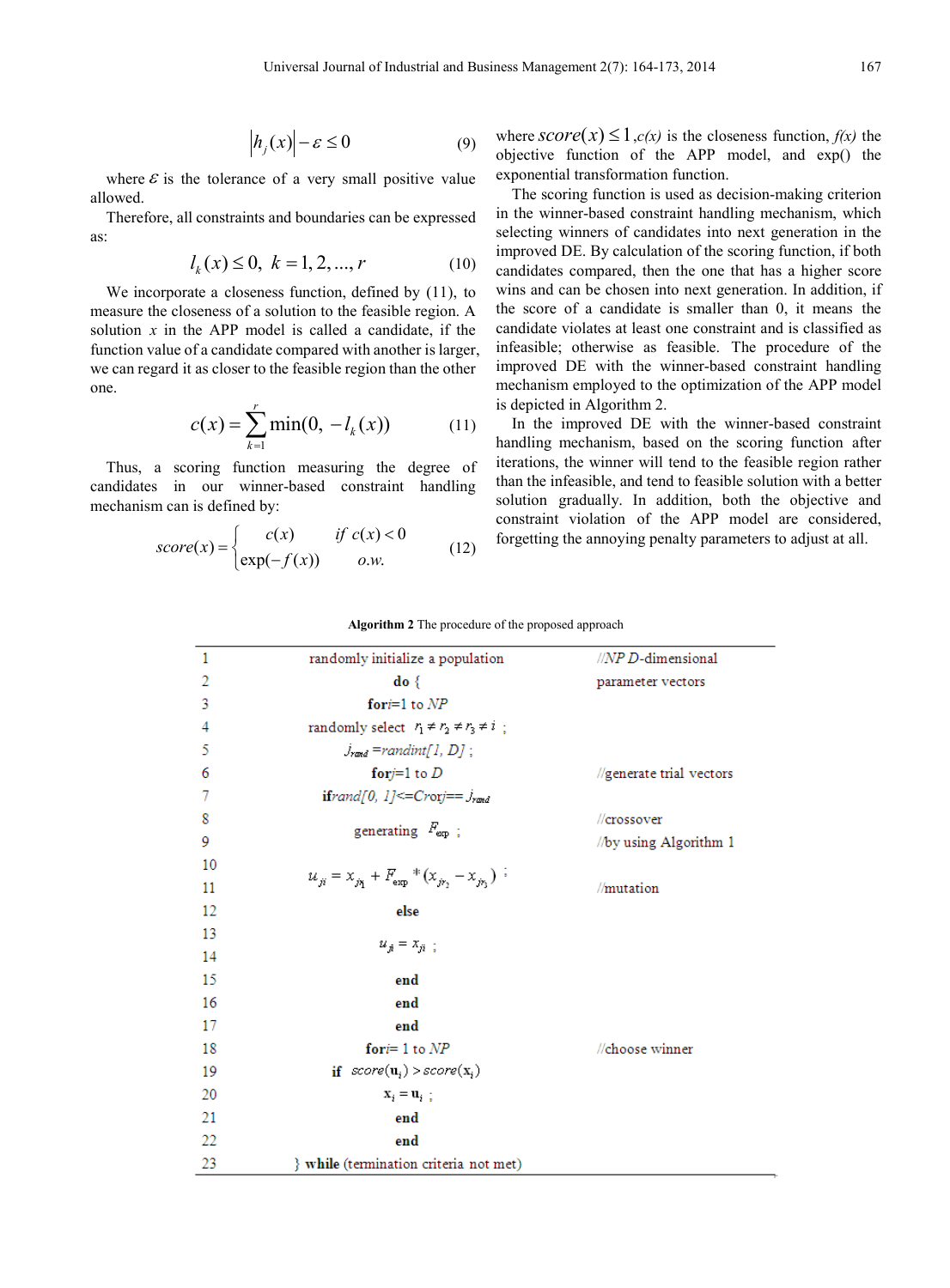## **3. Computational Study**

## **3.1. Evaluation Experiments**

In order to know the performance of the improved DE with the winner-based constraint handling mechanism for solving the APP problem, the approach was experimented and compared with three most often used DE strategies, DE/rand/1, DE/best/1 and DE/target-to-best. The test instance of the APP problem is illustrated through the extension of the Red Tomato Tools, a manufacturer of gardening equipment presented in Wang and Yeh (2014).We made use of artificial datasets that 4test instances of the APP model, from small-sized to large-sized, were randomly generated. These instances and DE strategies with the winner-based constraint handling mechanism were coded by MATLAB R2012a and executed on a laptop PC with Intel Core 2 Dual 2.0 GHz CPU, 4 GB RAM, and 64-bit Windows 7 operating system. For establishing the benchmark of comparative performance, each instance was also coded by LINGO optimization solver to discover the global optimum as lower bound (LB). In order to present the diversity of the experimented outcomes between LB and the best objective value derived from each strategy, we defined a quality measurement, called percent deviation, denoted as %*Dev* as follows:

$$
\%Dev = \frac{BOV - LB}{LB} \times 100\% \tag{10}
$$

Where *BOV* is the best objective value of an instance experimented from a DE strategy, and  $LB$  the lower bound of the instance.

In these DE evolutionary experiments, the population members of a trial for each DE strategy were set to 8 times of the parameter number of the trial. The crossover rate *Cr* and the scale factor *F* were set to 0.9 and 0.85 respectively, as suggested. While in the improved DE strategy, we used the exponential probability distribution function with the parameters of  $a=0$  and  $b=0.5$  to generate the scale factor *F*. Termination criteria of a trial were set to 5% of above its corresponding lower bound or reached to 5,000 iterations. The experimental results of an instance for each DE strategy were collected in average within 10 trials of execution. The experimental statistics included were the stop iterations, the best objective value occurred, the mean and the standard deviation of the best objective values collected from each iteration when the values are feasible (score  $> 0$ ), the iteration at which the scores begin to greater than 0, and the percent deviation. Both convergent variations of the best objective values and the scores over iterations for each DE strategy are presented from Figure 2 to Figure 5. The statistical result and the comparative performance in average are shown in Table 1 and Table 2.



**Figure 2**. The convergent variations over iterations for improved DE strategy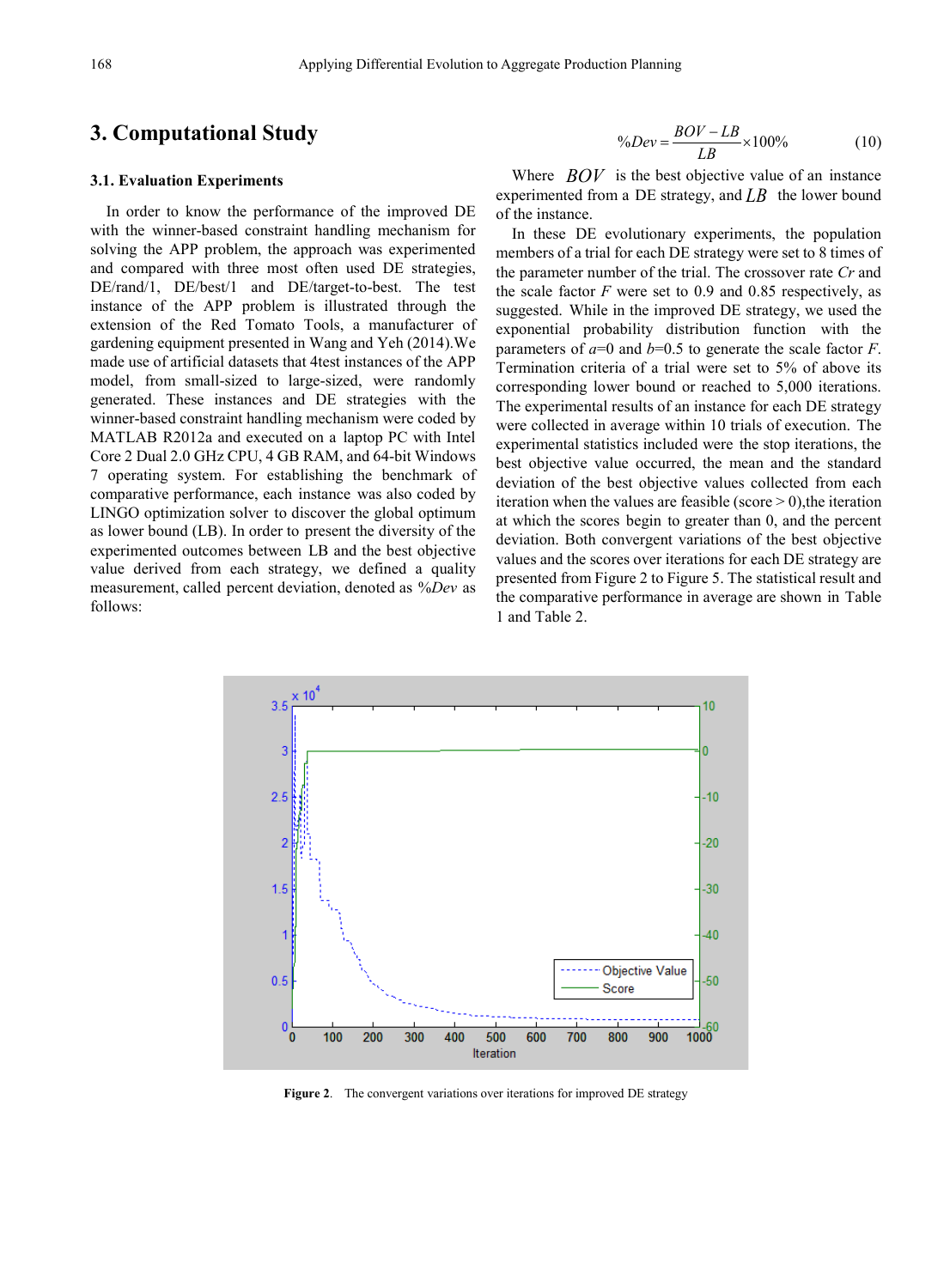

**Figure 3.** The convergent variations over iterations for DE/rand/1strategy



**Figure 4.** The convergent variations over iterations for DE/best/1 strategy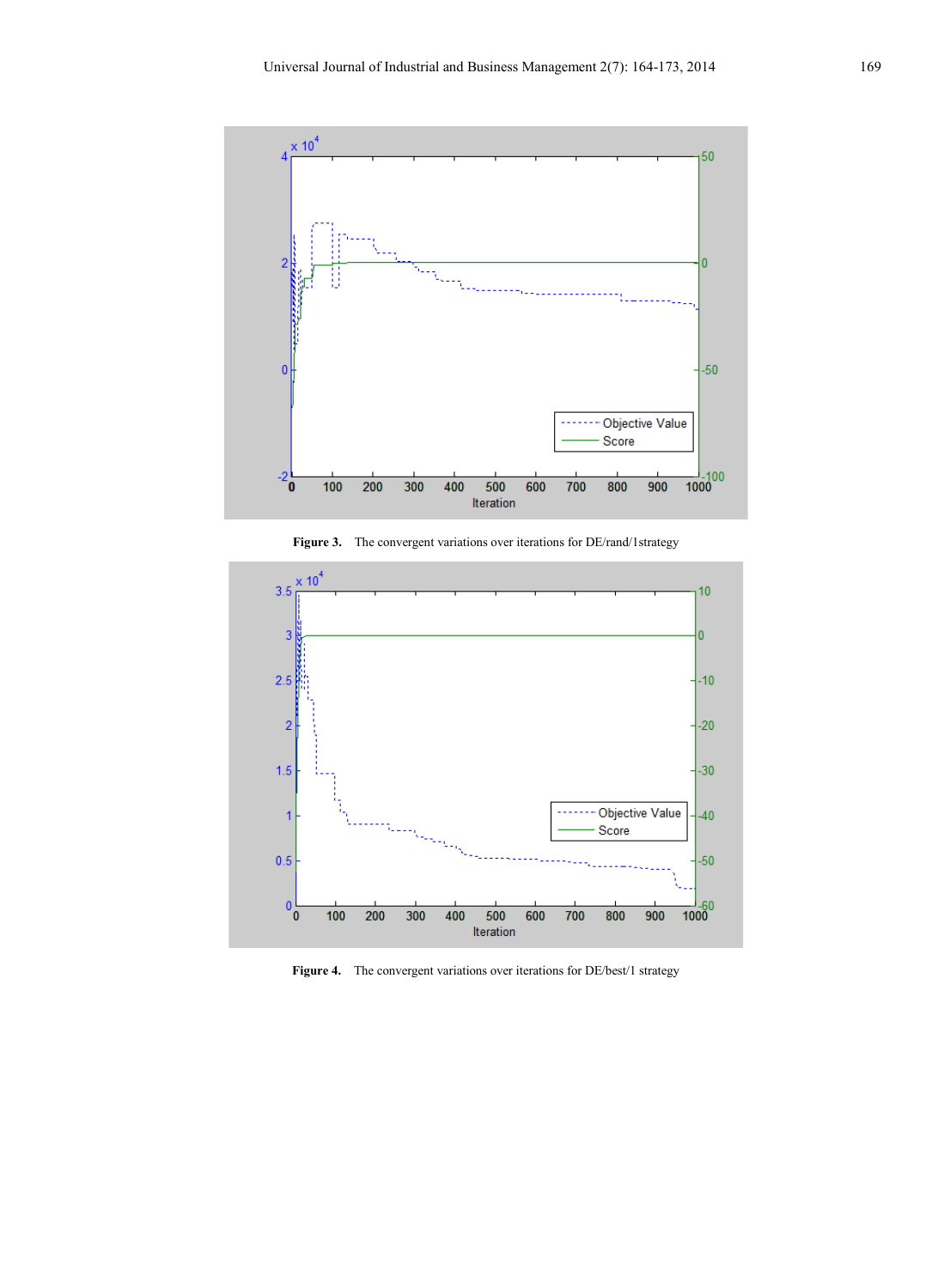

**Figure 5.** The convergent variations over iterations for DE/target-to-best/1 strategy

|                    | <b>Test Instance</b>  | ı        | 2         | 3         | 4              |           |
|--------------------|-----------------------|----------|-----------|-----------|----------------|-----------|
|                    | <b>Periods</b>        | 3        | 6         | 9         | 12             |           |
|                    | <b>Worker Type</b>    | 1        | 2         | 3         | $\overline{4}$ |           |
|                    | Num.of Para.          | 24       | 48        | 72        | 96             |           |
|                    | <b>Num.of Constr.</b> | 12       | 42        | 90        | 156            |           |
| <b>DE Strategy</b> | LB                    | 152      | 304       | 456       | 612            | Average   |
|                    | Iter. (Stop)          | 1,162    | 2,457     | 3,291     | 4,523          | 2,858     |
|                    | <b>Best</b>           | 158      | 315       | 473       | 635            | 395       |
|                    | Mean                  | 1,479    | 4,314     | 5,173     | 5,650          | 4,154     |
| <b>Improved DE</b> | Std.Dev               | 2,787    | 7,943     | 10,827    | 13,465         | 8,755     |
|                    | Iter. (Score>0)       | 46       | 73        | 143       | 156            | 105       |
|                    | %Dev                  | 3.8%     | 3.6%      | 3.7%      | 3.8%           | 3.7%      |
|                    | Iter. (Stop)          | 5,000    | 5,000     | 5,000     | 5,000          | 5,000     |
|                    | <b>Best</b>           | 2,488    | 32,594    | 81,402    | 102,693        | 54,794    |
|                    | Mean                  | 5,955    | 36,120    | NaN       | NaN            |           |
| DE/rand/1          | Std.Dev               | 3.737    | 5.386     | NaN       | NaN            |           |
|                    | Iter. (Score>0)       | 37       | 757       | >5,000    | >5,000         |           |
|                    | %Dev                  | 1,536.6% | 10,621.8% | 17,751.2% | 16,679.9%      | 11,647.4% |
|                    | Iter. (Stop)          | 3,227    | 5,000     | 5,000     | 5,000          | 4,557     |
|                    | <b>Best</b>           | 158      | 2,036     | 12,344    | 31,920         | 11,615    |
|                    | Mean                  | 1,517    | 10,248    | 28,301    | 51,237         | 22,826    |
| DE/best/1          | Std.Dev               | 2.793    | 10,041    | 13,861    | 16,133         | 10,707    |
|                    | Iter. (Score>0)       | 17       | 96        | 223       | 555            | 223       |
|                    | %Dev                  | 3.9%     | 569.7%    | 2.607.0%  | 5,115.7%       | 2,074.1%  |
|                    | Iter. (Stop)          | 3,045    | 5,000     | 5,000     | 5,000          | 4,511     |
|                    | <b>Best</b>           | 157      | 1,534     | 9,752     | 24,527         | 8,993     |
| DE/target-to- Mean |                       | 1,474    | 8,822     | 25,414    | 44,233         | 19.986    |
| best/1             | Std.Dev               | 2,567    | 8,443     | 13,853    | 15,340         | 10,051    |
|                    | Iter. (Score>0)       | 17       | 74        | 207       | 598            | 224       |
|                    | %Dev                  | 3.5%     | 404.8%    | 2,038.5%  | 3,907.7%       | 1,588.6%  |

**Table 1**. The statistical results of the evolutionary experiments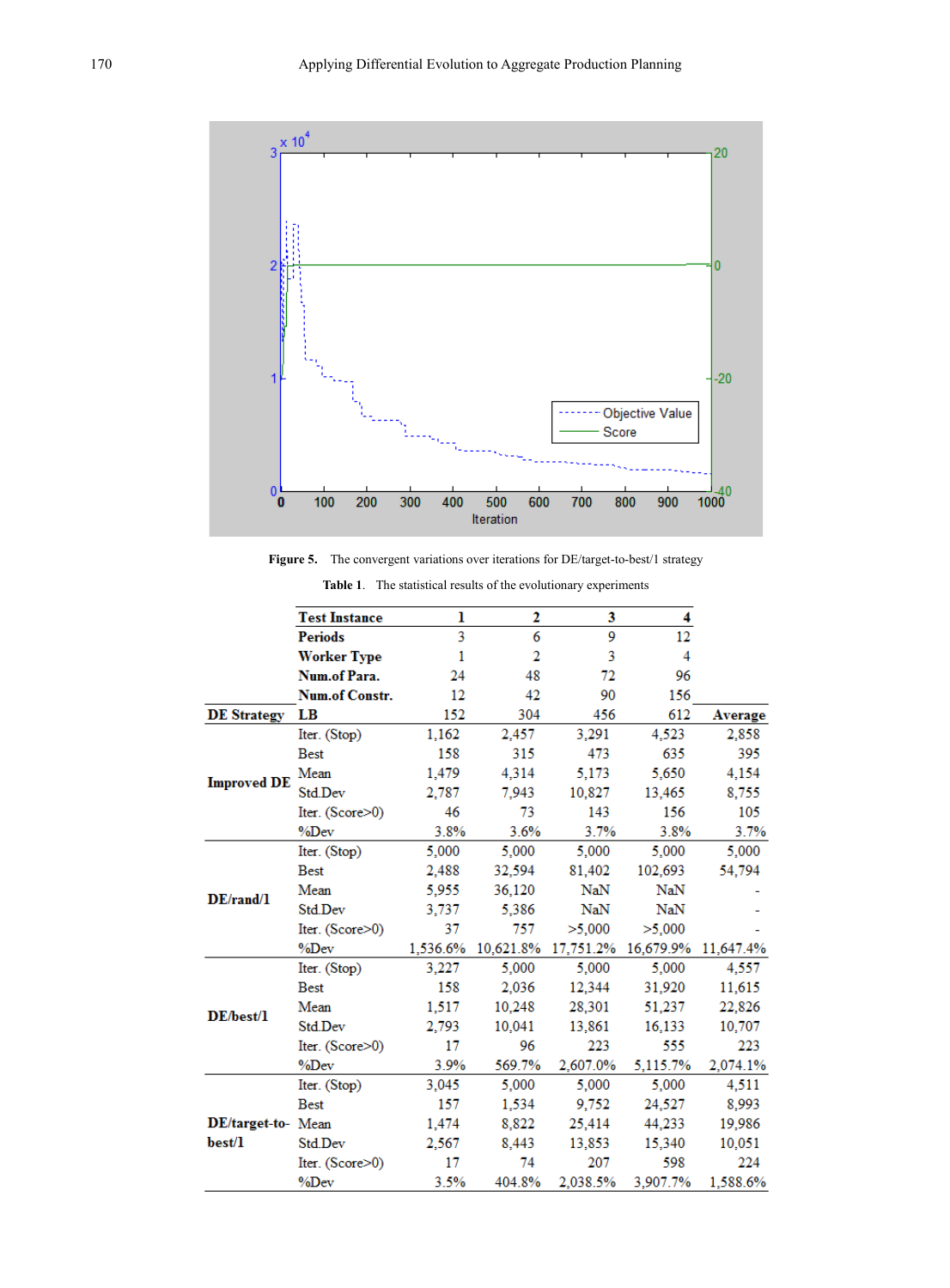| <b>DE Strategy</b>    | <b>Iterations</b> | <b>Best</b> | Mean |                          | Std.Dev Iter.(Score>0) | %Dev         |
|-----------------------|-------------------|-------------|------|--------------------------|------------------------|--------------|
| <b>Improved DE</b>    | 100%              | $100\%$     | 100% | 100%                     | 100%                   | 100%         |
| DE/rand/1             | 175%              | 13.865%     | -    | $\overline{\phantom{a}}$ |                        | $-313.523\%$ |
| DE/best/1             | 159%              | 2.939%      | 549% | 122%                     | 213%                   | 55.830%      |
| $DE/target-to-best/l$ | 158%              | 2.275%      | 481% | 115%                     | 214%                   | 42.762%      |

The experimental results from Figure 2 to Figure 5 and Table 1 to Table 2 show that the improved DE with the winner-based constraint handling mechanism can provide remarkable performance for optimizing the APP problem than the other 3 DE strategies, discussed as follows:

- 1) From Figure 2 to Figure 5, the convergent variations of the best objective values and the scores over iterations show that at the beginning of iterations, the best objective values for each DE strategy have a high degree of volatility. As their scores are smaller than 0, which means at least one constraint is still violated. Even many times they got small values enough but the solutions are still infeasible. At this stage, the winner-based constraint handling mechanism guided the DE algorithms substantially exploring better solutions in the infeasible regions while toward the feasible regions.
- 2) Soon after more iteration, the scores become greater than 0, which means the DE algorithms are evolving into the feasible regions. The winner-based constraint handling mechanism will handle exploiting better solutions without escaping from the feasible regions, leading the solutions stably and gradually evolving toward the global optimum. That is the important feature of the winner-based constraint handling mechanism.
- 3) It is apparent in Table 1 and Figure 2 to Figure 5 that all DE strategies can explore into the feasible regions in less than 5,000 iterations except the DE/rand/1. The reason for the DE/rand/1 may attribute to that the great randomness of it needs more efforts to explore in a highly constrained (90 and 156 for the test instance of 3 and 4), large multi-dimensional space (72 and 96 also). That may limit the effectiveness and ability of its exploration. Besides, the improved DE can quickly explore and evolve into the feasible regions better than others to a large degree. It is at about 105 iterations in average, better than the other DE strategies: DE/best/1 is at 223 iterations, DE/target-to-best/1 at 224, and DE/rand/1 is the worst. The performance of the improved DE for exploring feasible regions is times better than DE/best/1 (213%) and DE/target-to-best/1 (214%) in average (see Table 2), especially to the large-sized problems (see Table 1).
- 4) After evolving into the feasible regions, the improved DE can also quickly and accurately explore better solutions toward the global optimum in less than 5,000 iterations, at 2,858 iterations in average. It is also superior to the others: DE/best/1 at 4,557, DE/target-to-best/1 at 4,511, and DE/rand/1 is still the

worst. The performance of the improved DE for exploring the global optimum is better than DE/rand/1 (175%), DE/best/1 (159%) and DE/target-to-best/1 (158%) in average. It is worth mentioning that the improved DE can explore inside the acceptance level of the corresponding lower bound in less than 5,000 iterations for all size of the problems, while 2 DE strategies only can do for the small-sized problems (see Table 1). We can say that the improved DE gains a good convergence to the optimum than others.

5) Apparently, as the result of the exponential probability distribution function with the scoring function for constraint handling incorporated into the DE algorithm, the other statistics in Table 2: Best, Mean, Std. Dev, and %Dev have also shown that it can gain greater performance than the other 3 DE strategies.

Therefore, we can conclude that the improved DE strategies with the winner-based constraint handling mechanism possesses particular quality in convergence, accuracy, and reliability for solving the APP problem than the most often used DE strategies of DE/rand/1, DE/best/1, and DE/target-to-best/1.

## **4. Conclusions**

In this study, we first explore the importance of the APP problem, some significant researches and applications are also presented. To the optimization of the APP problem, we find that DE algorithms are less used applying to the problem in researches. We also discover that the most often used DE algorithms have some imperfections in optimizing the highly constrained APP problem. Therefore, in the succeeding context, an improved DE strategy and a constraint handling mechanism called the winner-based constraint handling mechanism are proposed to alleviate the deficiency of the DE algorithms for solving the problem. In the next, some test instances of the APP model described in Wang and Yeh (2014), from small-sized to large-sized, are randomly generated to evaluate the performance of the improved DE with the winner-based constraint handling mechanism. The improved DE strategy is experimented and compared with the most often used DE strategies, DE/rand/1, DE/best/1 and DE/target-to-best. The statistical result shows that improved DE strategy with the winner-based constraint handling mechanism can possess particular quality in convergence, accuracy, and reliability for solving the APP problem than the most often used DE strategies.